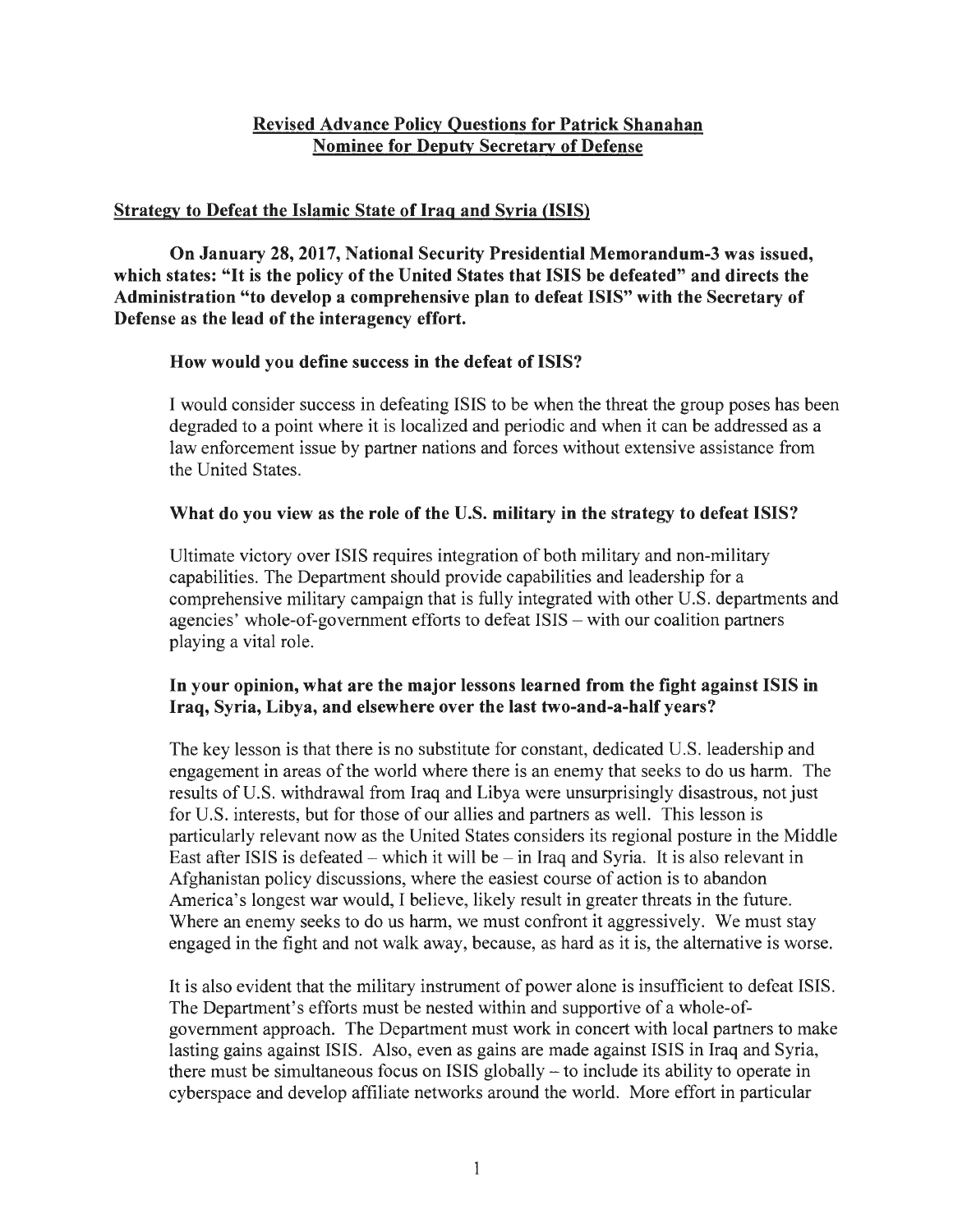needs to be focused on ISIS globally even as the Coalition squeezes its geographic socalled caliphate in Iraq and Syria. There are likely operational lessons learned from the conflict, to include DoD's efforts in the cyber realm, but I have not received classified briefings from the Department on such matters.

#### **What non-military activities by the U.S. Government will be important for achieving a lasting defeat of ISIS?**

There are a number of non-military activities by the U.S. Government that are integral to achieving a lasting defeat of ISIS. The most pressing need is a sufficient stabilization effort to consolidate military gains in the Middle East and elsewhere. Although the U.S. led military Coalition and its local partners are succeeding in retaking territory from ISIS in Iraq and Syria, consolidating these gains requires non-military resources to help stabilize the areas to and to achieve its lasting defeat.

In addition to stabilization efforts, public diplomacy to counter violent extremism, information operations, and cyber strategies must be employed to isolate and delegitimize ISIS and its ideology. We must also continue efforts to cut off or seize ISIS's financial support, including financial transfers, money laundering, oil revenue, and human trafficking.

### **After Mosul and Raqqa are liberated from ISIS control, the next major military campaign will likely occur in the Euphrates River valley.**

### **What is the strategy needed to accomplish U.S. objectives in Iraq and Syria after Mosul and Raqqa are liberated from ISIS?**

In Iraq, I believe there will be an enduring requirement for a U.S. military presence in partnership with the Government of Iraq after Mosul is liberated in order to prevent a repeat of events in 2011-2014 - that is, when the absence of strong American leadership and support of our partners left a security vacuum that ISIS exploited. An enduring presence will be required to continue the counterterrorism mission against ISIS in areas where it maintains a presence. A U.S. military presence will also be required to build off of the gains made in supporting and developing the Iraqi and Kurdish security forces. As to specific next steps, if confirmed, one of my top priorities is supporting the Department's efforts to accelerate the defeat of ISIS wherever we find it. I would also seek the details on the required size and composition of an enduring presence in Iraq. I assess key missions would include training, advising, and assisting the Iraqi and Kurdish security forces, counterterrorism, logistics support, intelligence support, and other activities.

In Syria, it will be important to use the momentum generated by the capture of Raqqa to continue to improve conditions on the ground - completing the annihilation of ISIS and building leverage for a political solution that limits Iranian influence, checks Russian ambitions, and leads to a stable governing arrangement that Syrians view as legitimate. There is significant work required after ISIS is defeated in Mosul and Raqqa on the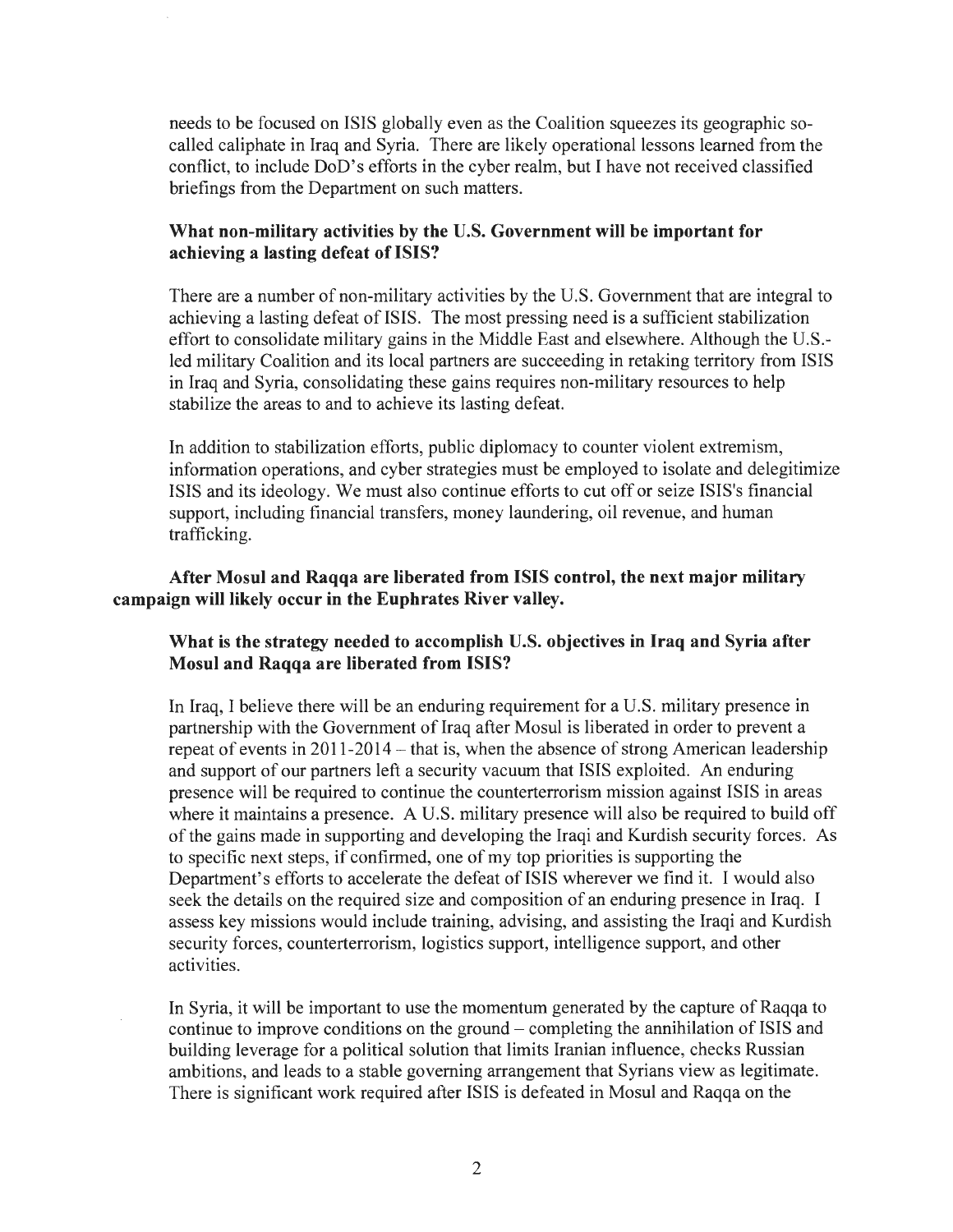diplomatic and humanitarian front. In particular, there must be a concerted effort to prevent Syria or Iraq from being a continued safe haven for other extremist groups that may emerge after ISIS is defeated. This means addressing root causes of Sunni political disenfranchisement in Iraq, managing Kurdish ambitions in both Iraq and Syria, and developing a strategy in Syria to end the civil war and prevent it from becoming a safe haven in the future.

## **What steps should be taken to prepare for the next phase in the campaign after the liberation of Mosul and Raqqa?**

See answer above.

### **Syria**

# **What are the key U.S. national security interests in Syria and how would you describe the strategy to secure them?**

Many U.S. national interests come together in Syria. We have an interest in preventing Syria, like Afghanistan prior to September 11, 2001, from becoming a safe-haven for extremists to launch external attacks against the United States and its allies and partners. We have an interest in preventing Syria from becoming a platform from which adversarial powers such as Iran and Russia can project malign influence in the Middle East. We have an interest in preventing the proliferation and further use of weapons of mass destruction in Syria or outside of it. And we have an interest in bringing the horrific conflict in Syria to an end, halting the destabilizing out-flow of refugees, and beginning to stabilize the country through a political solution that is viewed as legitimate by the Syrian people. It appears to me that U.S. strategy must align ends, ways and means to change the situation on the ground, reduce the violence, and create conditions for diplomacy to succeed.

# **How does the strategy address the residual threat from Al Qaeda in Syria and their associates?**

From publicly available information, it is clear that destroying ISIS is the primary focus of the U.S. military in Syria, but the strategy to address the residual threat is not clear. I am concerned that some of the underlying root causes of instability in the area – particularly Sunni political disenfranchisement, Assad's continued brutal rule, and Russia's indiscriminate military operations - will remain in place even after ISIS is defeated. If these broader factors are not addressed, they will likely sow the seeds for continued violence, refugee flows, radicalization, and terrorist recruitment.

#### **How would the defeat of ISIS impact the civil war in Syria?**

Defeating ISIS could create opportunities for a political solution in Syria. This will not happen without changing conditions on the ground and international pressure bringing all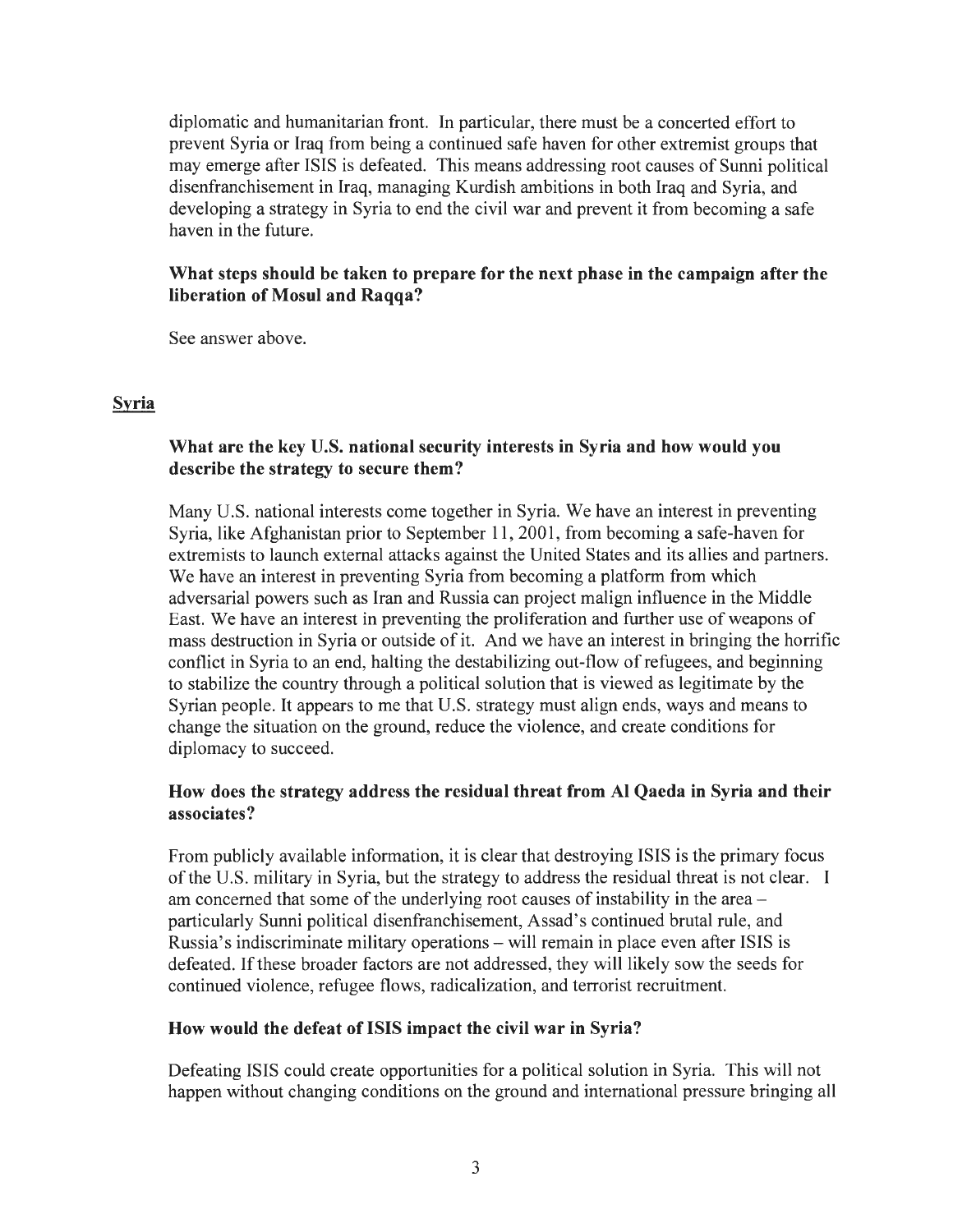parties to the table. Russia in particular has not played a constructive role in ending the conflict. To the contrary, its assault on Aleppo and other parts of Syria has further radicalized the opposition to Assad and empowered ISIS, al-Qaida, and other violent extremist organizations. We should not allow a security vacuum to develop in Syria after the defeat of ISIS. Instead, we should work with our partners to ensure that extremist organizations cannot find safe havens in a post-ISIS Syria.

### **Do you believe a political resolution to the civil war in Syria is necessary to address the underlying conditions that enable violent extremists like ISIS and Al Qaeda to take root?**

Yes. Only a stable, inclusive government in Syria that can exert control over its territory will be able to secure these areas against violent extremist organizations.

### **What are the key strategic interests and objectives of the Russians in Syria?**

Moscow intends to prop up the Assad regime, re-assert its regional influence, and establish a long-term military presence in Syria. Russia claims that its primary motivation in Syria is to fight violent extremists, but its actions have been focused on supporting Assad. This was true from the day Russia intervened, and it remains true now.

### **Discussing the removal of Bashar al-Assad from power with reporters in March 2017, the U.S. Ambassador to the UN said: "Are we going to sit there and focus on getting him out?** No...."

## **Has the previously stated goal of removing Bashar al-Assad from power in Syria changed, and if so, what is the new objective and what are the benefits to U.S. national security interests of changing it?**

While I am not a part of current interagency discussions on Syria, I believe that Bashar al-Assad must go.

As I understand it, the primary U.S. military objective in Syria remains the defeat of ISIS. Additionally, as the U.S. strike in April demonstrates, the United States will not passively stand by while Assad ignores international law and employs chemical weapons against his own people. I support a political resolution to the civil war in which the Syrian people decide the future of their country, but such a resolution will only be achieved once conditions on the ground are changed. The defeat of ISIS in Raqqa could create important momentum to pursue such a broader strategic approach to the horrific situation in Syria.

**Turkish President Recep Tayyip Erdogan has been adamant that the People's Protection Units (YPG) of the Syrian Kurds should not receive U.S. and coalition support in their efforts to liberate Raqqa.**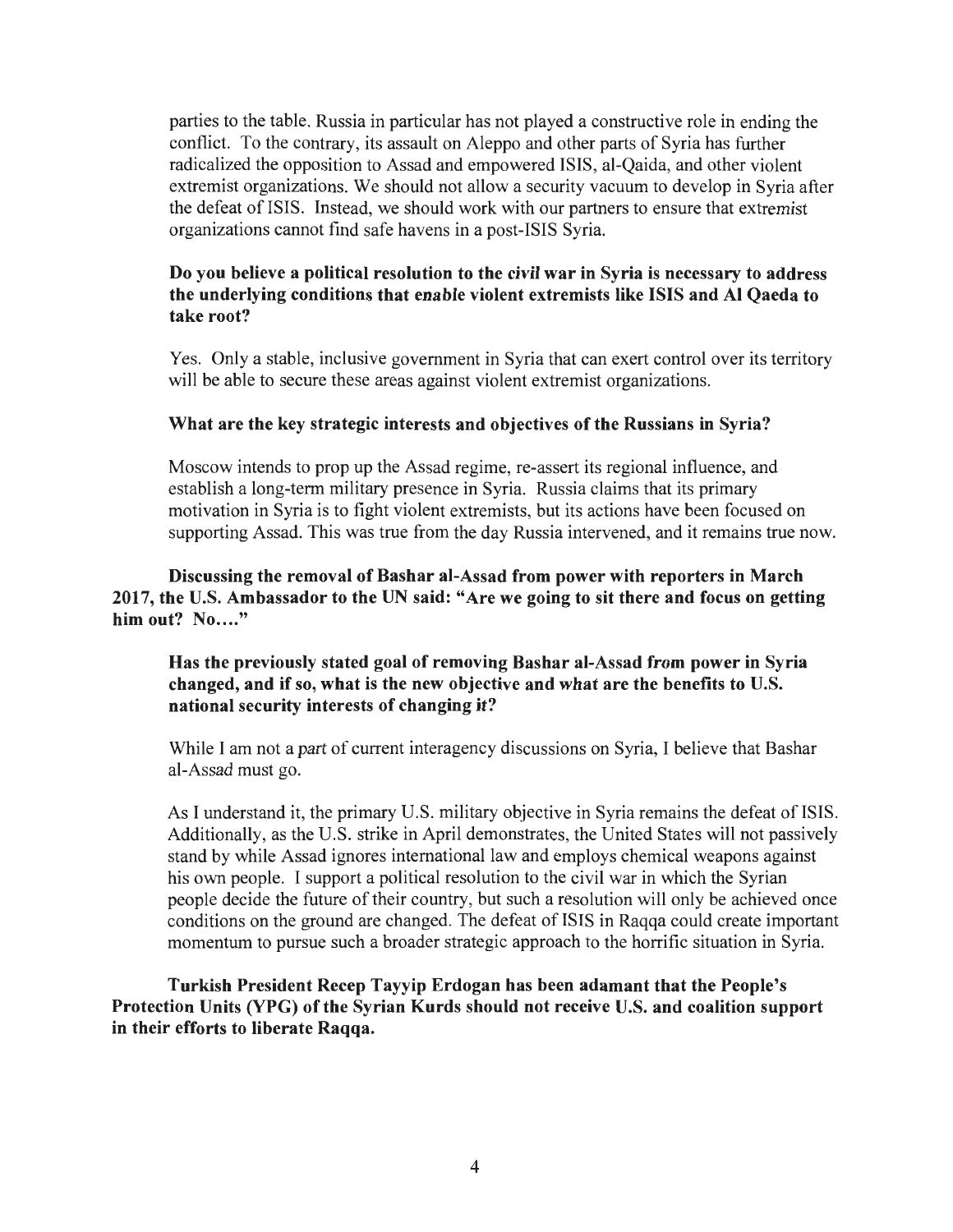### If **the United States chooses not to support the YPG in operations to liberate Raqqa, what alternative forces could be used and how would their use affect the timeline and logistical support of the operation?**

I understand that the Syrian Democratic Force, which includes YPG elements, is the force most capable of seizing Raqqa within the current timeline. I also understand that the Department maintains a focus on recruiting and training more members of the Syrian Arab Coalition (SAC), the Arab component of the SDF, to help retake and hold historically Arab regions. If confirmed, I will ensure that the Department continues to discuss how to advance the defeat-ISIS campaign with Turkey, a key NATO ally, as well as how best to protect Turkey's interests as we move forward.

#### **Iraq**

## **What are the key U.S. national security interests in Iraq and how would you describe the strategy to secure them?**

Our national security interests in Iraq are to defeat ISIS and to enable Iraq to provide for its own security, allowing for a stable and sustainable political environment. A stable Iraq is central to a stable Middle East. The United States and the Coalition will continue to work by, with, and through the Government of Iraq to enable the Iraqi Security Forces to deliver a lasting defeat of ISIS in Iraq.

### **Do you believe that an enduring U.S. military presence is needed in Iraq?** If so, **what should be the missions and size of the enduring U.S. military presence?**

Based on the information I have received so far, I do believe enduring U.S. forces will be needed in Iraq. Any enduring U.S. force presence should be focused on countering terrorist organizations and ensuring our Iraqi partners are sufficiently organized, trained, and equipped to avoid a repeat of the scenario that unfolded in 2014 when ISIS swept across the country following the complete withdrawal of U.S. forces in 2011.

The United States and Iraq are committed to improving the Iraqi Security Forces and dealing ISIS a lasting defeat. Even after the liberation of Mosul, ISIS will still have a presence in certain parts of Iraq, and the Government in Iraq will still require long-term assistance and support from the United States. If confirmed, I will work closely with our military commanders and the Government of Iraq to ensure the size, scope, and timeline of a U.S. military presence is sufficient to achieve U.S. goals and succeed in our mission.

### **How would you characterize Iran's influence in Iraq today and what is the strategy to limit that influence in the future?**

Iran's sectarian approach to Iraq contributes to extremism and instability and reinforces ISIS's appeal among select Sunni Arab populations. Iran is using its long-standing political, cultural, and religious ties to deepen its involvement in the Iraqi state. The best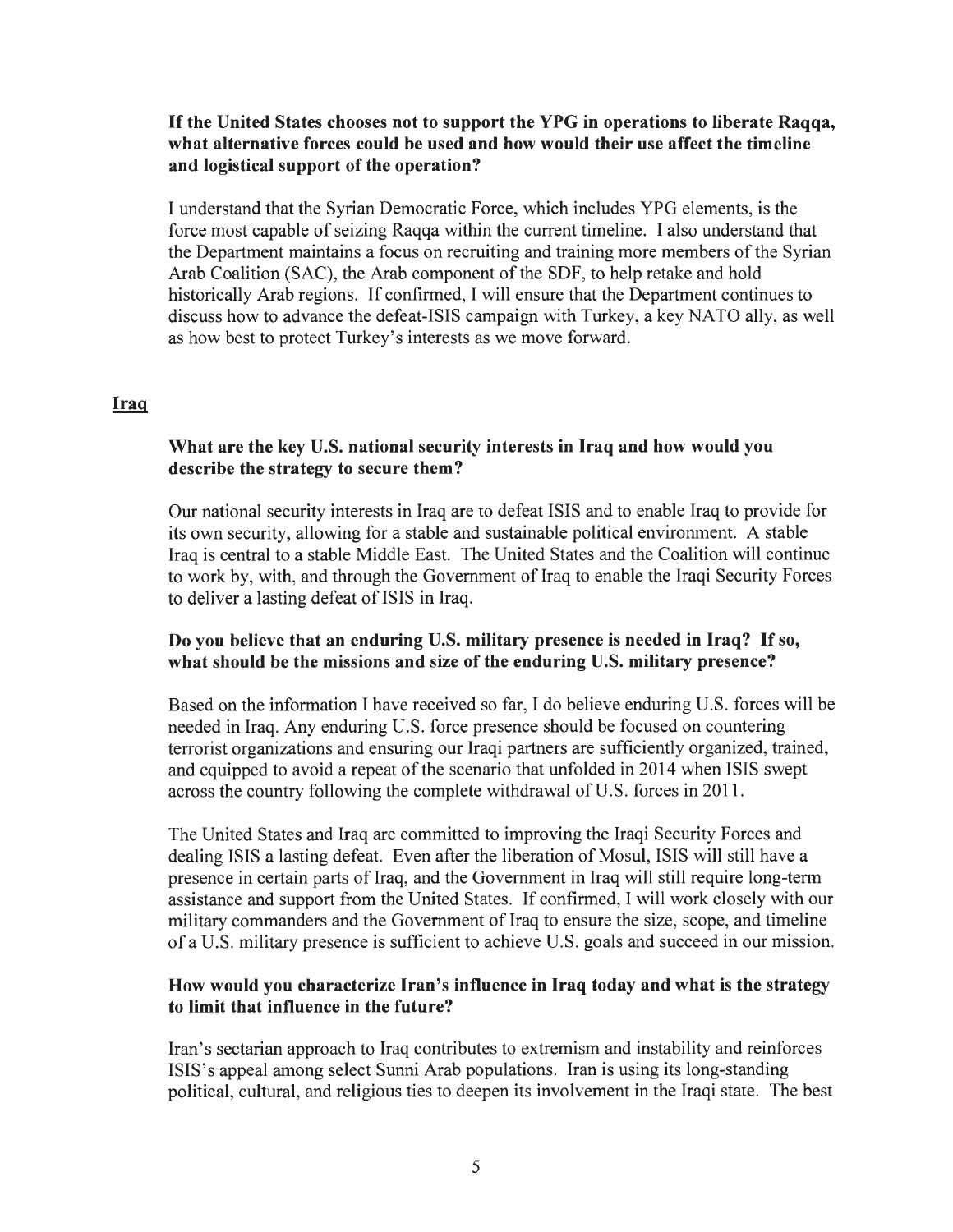strategy to limit Iranian influence is to work with the Government of Iraq to strengthen Iraq's security institutions and promote Iraqi national sovereignty.

#### **Afghanistan**

#### **What are the key U.S. national security interests in Afghanistan and how would you describe the strategy to secure them?**

There are several U.S. interests in support of a stable and secure Afghanistan, but foremost is to prevent Afghanistan from being used as a safe-haven for terrorists and violent extremist organizations to attack the U.S., our interests, or our allies and partners. If confirmed, I will support the Secretary of Defense and the interagency process as it finalizes and executes a strategy to promote a stable and secure Afghanistan.

#### **In a hearing on Afghanistan before this Committee in February 2017, General Nicholson said that we are in a stalemate after more than 15 years of fighting.**

#### **Do you agree with General Nicholson that we are in a stalemate in Afghanistan, and if so, what strategic changes would you recommend?**

I agree with General Nicholson. We must provide adequate resources in terms of troops and enablers for the commander to prosecute the counter-terrorism fight and to continue to train, advise, and assist Afghan forces as they fight to secure their country. We must also find ways to help and encourage Pakistan to prevent terrorist organizations from having freedom of movement to go back and forth between Afghanistan and Pakistan.

Fundamental to all of this is a coherent strategy that aligns resources with desired endstates in Afghanistan and can be articulated to Congress. I have not seen such a strategy, if one exists, and, if confirmed, I will support the Secretary of Defense in his evaluation and implementation of potential changes regarding our policies and military approach in Afghanistan and the broader region.

#### **Do you agree with General Nicholson that there is a need for additional coalition troops in Afghanistan?**

Based on the publicly available information that I currently have access to, I agree with General Nicholson. It is clear the Taliban continues to gain ground, and has been making steady progress against Afghan forces.

The military advice of the commander on the ground is important, and I believe the Department's civilian leadership should consider and weigh such advice appropriately. If confirmed, I will work with the Secretary of Defense, the Chairman of the Joint Chiefs of Staff, the Combatant Commander, and our other leadership to ensure that our commanders on the ground in Afghanistan have sufficient forces and other resources to succeed in their mission.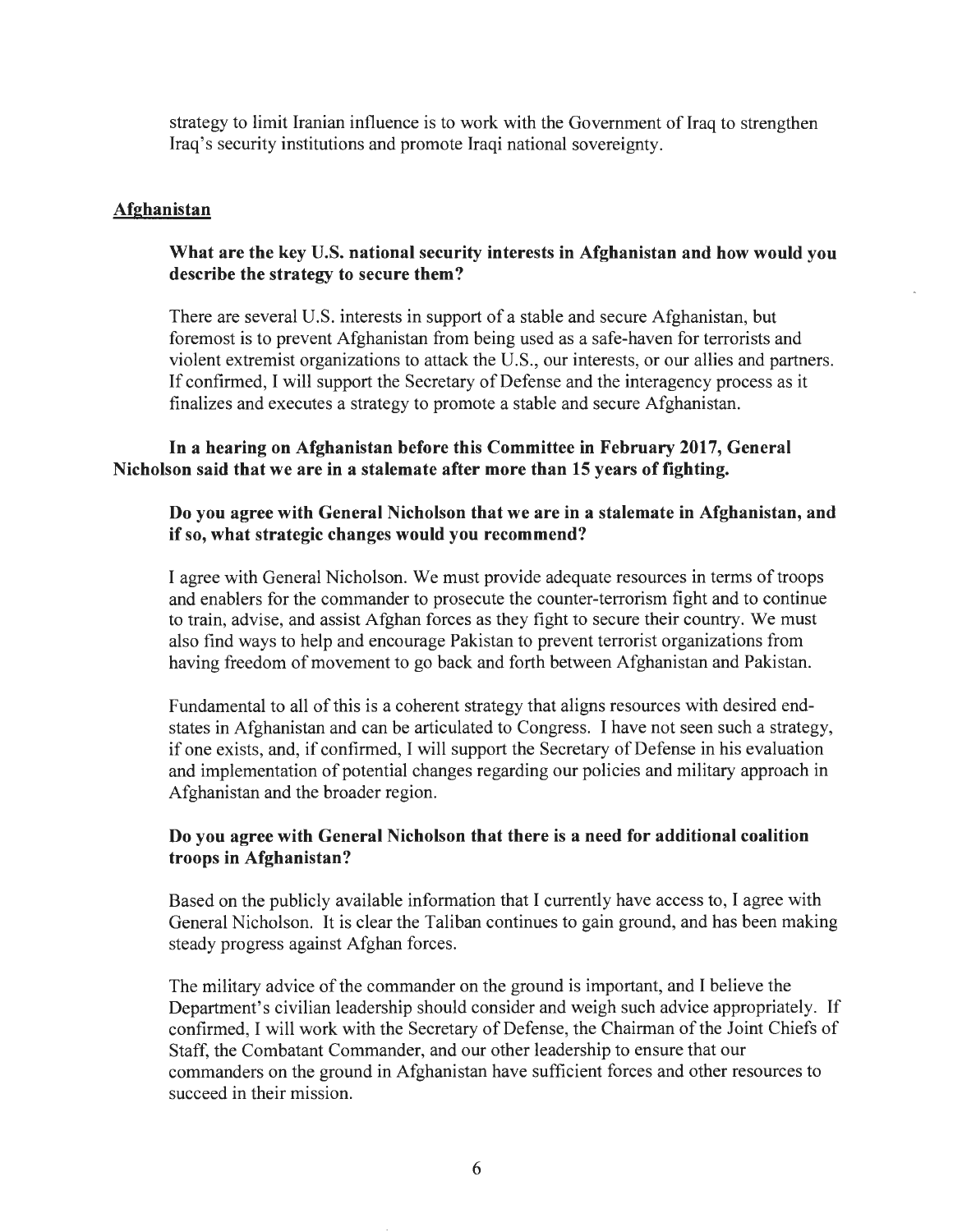### **What key Afghan capabilities need to be enhanced to promote long-term strategic stability?**

As stated previously, the military advice of the commander on the ground is important. General Nicholson has noted that the Afghan National Defense and Security Forces need to enhance close air support capabilities, develop their leaders, and counter internal corruption. I understand General Nicholson has emphasized the need for enhanced Afghan aviation capabilities  $-$  an investment that seems reasonable given the threat. If confirmed, I will examine these recommendations and consider what additional Afghan capabilities are necessary to promote long-term strategic stability.

# **What is the role of U.S. and coalition military operations in promoting reconciliation with the Afghan Taliban and other insurgent groups?**

If Taliban leaders believe they are winning on the battlefield Taliban, they have no incentive to seriously negotiate. The Afghan security forces must first tum the tide militarily against the Taliban in order for reconciliation to be viable. The role of U.S. and coalition military operations to support Afghanistan's military is critical to this effort.

## **What is your view of Russian claims that they are in discussions with the Afghan Taliban to promote reconciliation and also to partner in the fight against ISIS?**

I agree with Secretary Mattis that Russia has chosen to be a strategic competitor of the United States. In general, I view Russian activities in Afghanistan and in Syria largely destabilizing and contrary to stated U.S. objectives. Russia has consistently undermined U.S. and coalition interests in both theaters.

With respect to Afghanistan, I believe that all regional states, including Russia, should respect and work within the framework of an Afghan-led peace process.

### **Do you agree that the sanctuary for extremist forces in Pakistan is a key factor affecting the stability and security of Afghanistan?** If **so, what recommendations would you have to end this sanctuary?**

Yes. Sanctuary for the Taliban and other militant networks inside Pakistani territory continue to negatively affect security conditions and stability in Afghanistan. The U.S. should help and encourage Pakistan to do more to prevent terrorist organizations from finding sanctuary in Pakistan. If confirmed, I will work with the Secretary and our Commanders to find ways in which we can deny extremist forces sanctuary in Pakistan.

### **Do you agree that any future reductions in the Afghan National Defense and Security Forces from the 352,000 troop level should be based on the security conditions in Afghanistan at the time the reductions would occur?**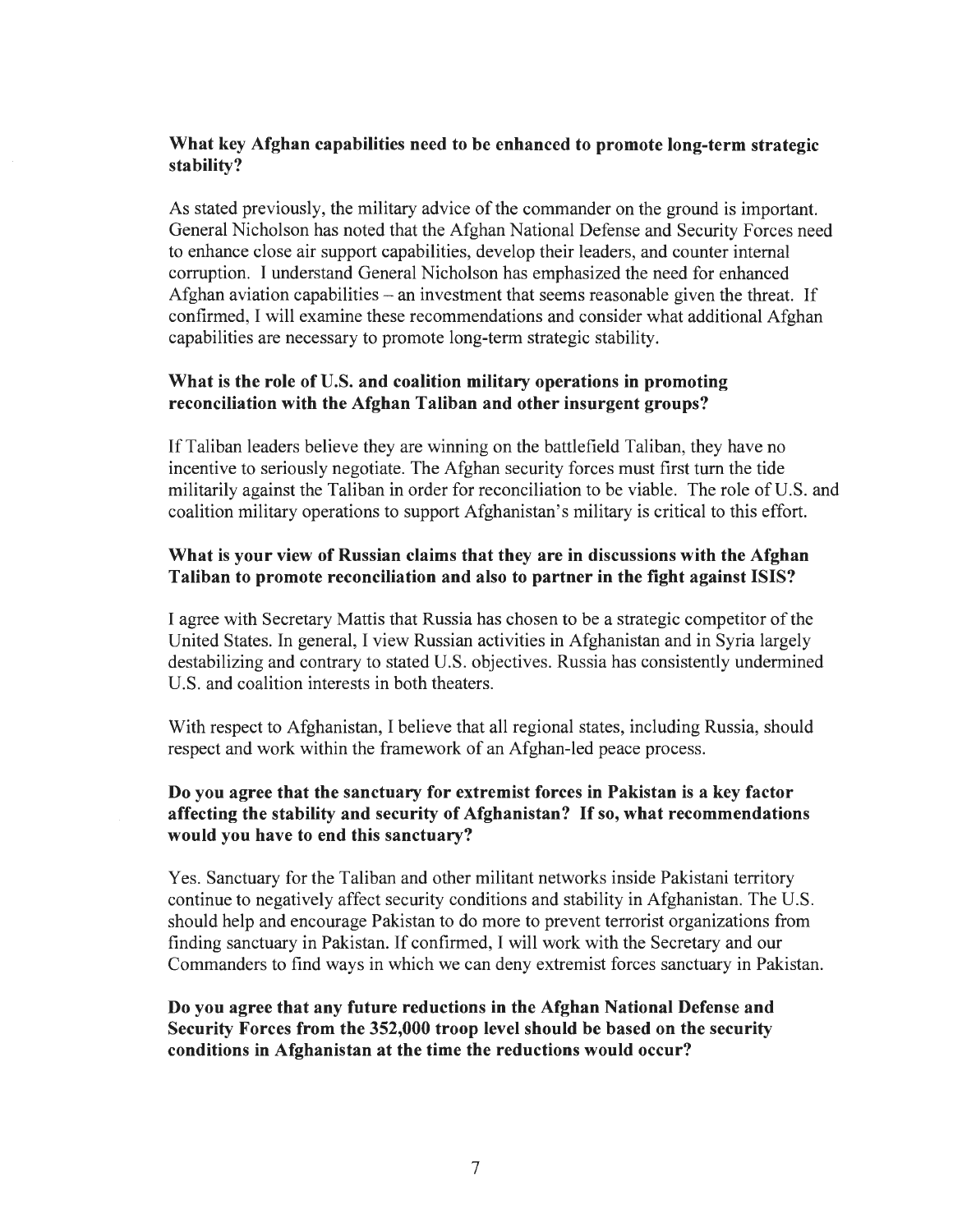I believe that recommendations on force structure should be based on security conditions on the ground. If confirmed, I will examine carefully any proposals on force level reductions in the Afghan National Defense and Security Forces and listen to the recommendations from the commanders on the ground in order to provide informed advice to the Secretary of Defense.

### **Russia**

**Senior U.S. military officials have said Russia is the number one threat to the United States.** 

### **What are the challenges to U.S. national security interests from Russia and what are the key principles that must underpin a successful strategy to protect our interests?**

Russia has chosen to be a strategic competitor with the United States and our allies. The challenges to our interests stem from its efforts to undermine global norms, fracture the cohesion of NATO, and extend a sphere of influence over the countries on its periphery. Russia's provocative behavior also includes alarming messages regarding the use of nuclear weapons; treaty violations; the use of hybrid warfare tactics to destabilize neighboring countries; and aggressive cyber and information warfare. Buttressing NA TO will be fundamental to meeting these challenges, as will unified action across the U.S. Government to counter both traditional and emerging threats.

## **Should the United States condition its military engagement with Russia on certain changes in Russian behavior, and if so, what conditions if any, would you recommend?**

I understand that, in response to Russia's aggressive actions in Ukraine, the Department suspended military-to-military cooperation with the Russian Federation, both as a matter of policy and due to legal constraints laid out in Section 1232 of the Fiscal Year 2017 National Defense Authorization Act (NDAA). In order for the legal restrictions to be lifted, Russia must "cease its occupation of Ukrainian territory and its aggressive activities that threaten the sovereignty and territorial integrity of Ukraine and members of the North Atlantic Treaty Organization." I do not envision a scenario in which I would recommend a waiver given Russia's continued aggression in Ukraine.

## **Do you agree with General Scaparrotti that our current force posture in Europe is "inadequate" to deter Russia? What changes to our force posture would you recommend?** ·

I do agree with General Scaparrotti. The Department has taken some steps to enhance the readiness and responsiveness of U.S. forces in the European theater, as well as to build up the military capacity of the Baltic States. These include both near-team enhancements to the U.S. defense posture through European Reassurance Initiative (ERI) funding as well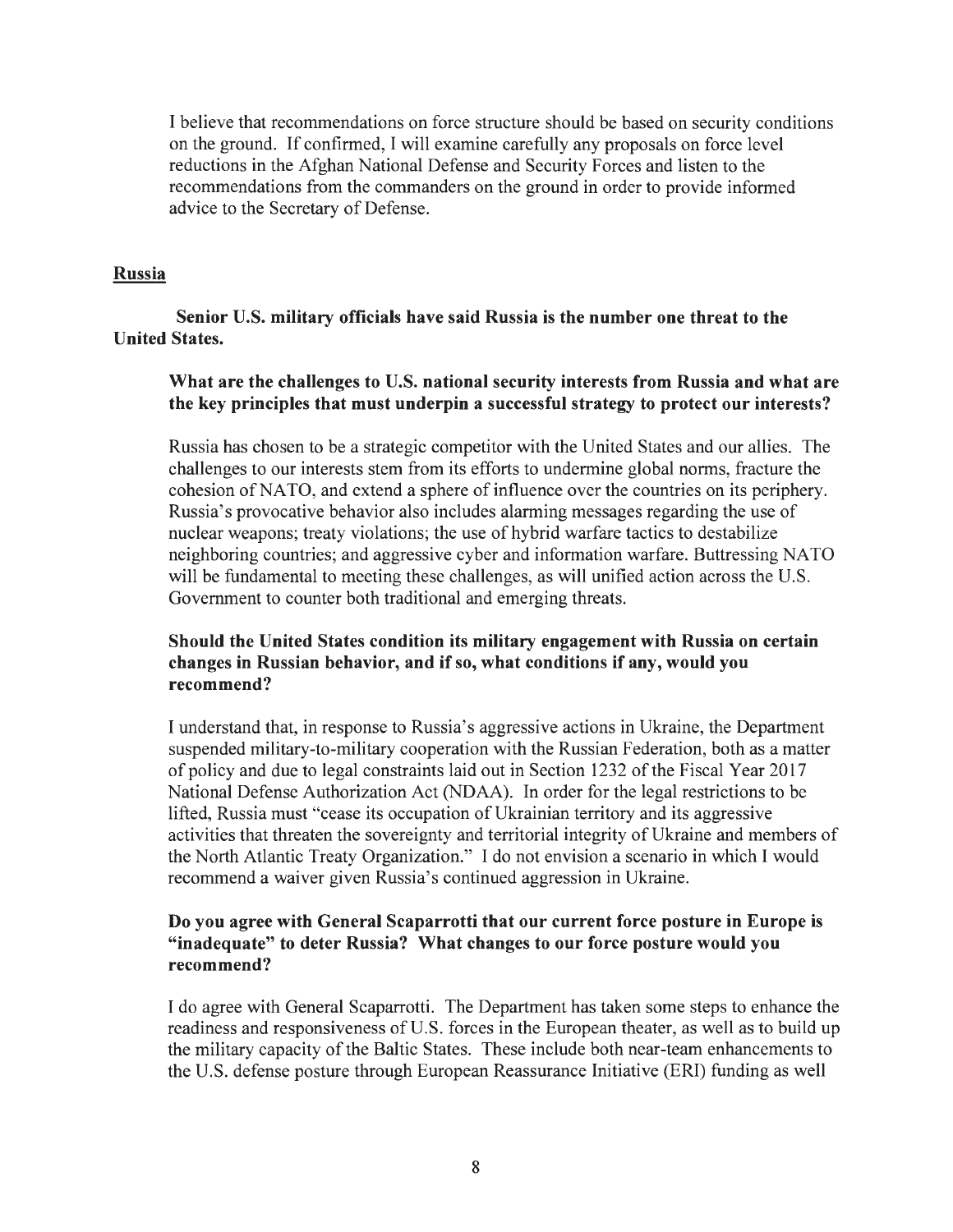as longer-term investments in advanced power projection capabilities. I understand the Department has increased its request for ERi funding in its FY 2018 budget.

### **Do you support continued U.S. security assistance to Ukraine and, if so, how would the provision of such security assistance fit within the broader U.S. strategy for stability within the region?**

Yes, I support continued security assistance to Ukraine, including lethal defensive assistance. Security assistance should be one part of a larger whole-of-government approach for supporting Ukraine and deterring further Russian aggression in the region.

#### **Do you support providing lethal defensive security assistance to Ukraine as in the interest of the United States?**

Yes. I support lethal defensive security assistance to Ukraine. The United States must do more to counter Russia's aggressive behavior and support the people of Ukraine.

### **In your view, what are the key elements of a strategy to counter Russian hybrid tactics that employ both hard and soft power and present attribution challenges?**

The presence of credible and capable U.S. forces continues to help deter Russia's hard power efforts to undermine our interests around the world. Increased awareness and improved resiliency are a good start. The forward deployment of U.S. personnel to the Baltics and Poland also signals a strong intent. If we do not already have classified capabilities and ongoing operations to disrupt Russian influence networks, I would advocate for these types of measures if confirmed.

# **What is your assessment of the Russian malign influence threat and what recommendations, if any, would you have for the role of the U.S. Government, and the Department of Defense in particular, in countering this threat?**

Russia's actions pose a serious threat to the United States, its allies, and its partners. Their disinformation campaign is part of a broader approach to undermining global security that also involves elements of cyber operations, manipulation of information, and espionage. It is a persistent and growing threat. Any strategy to respond should account for these dimensions through an integrated cross-governmental approach and should explore both defensive and offensive measures.

#### **Russian Violation of the 1987 Intermediate-Range Nuclear Forces (INF) Treaty**

### **In your view, what are the consequences for U.S. national security of Russia's actions in violation of its obligations under the INF Treaty?**

The Russian Federation's violation of the Intermediate Range Nuclear Forces (INF) Treaty poses a direct threat to our allies and threatens U.S. forces and interests. Russia's